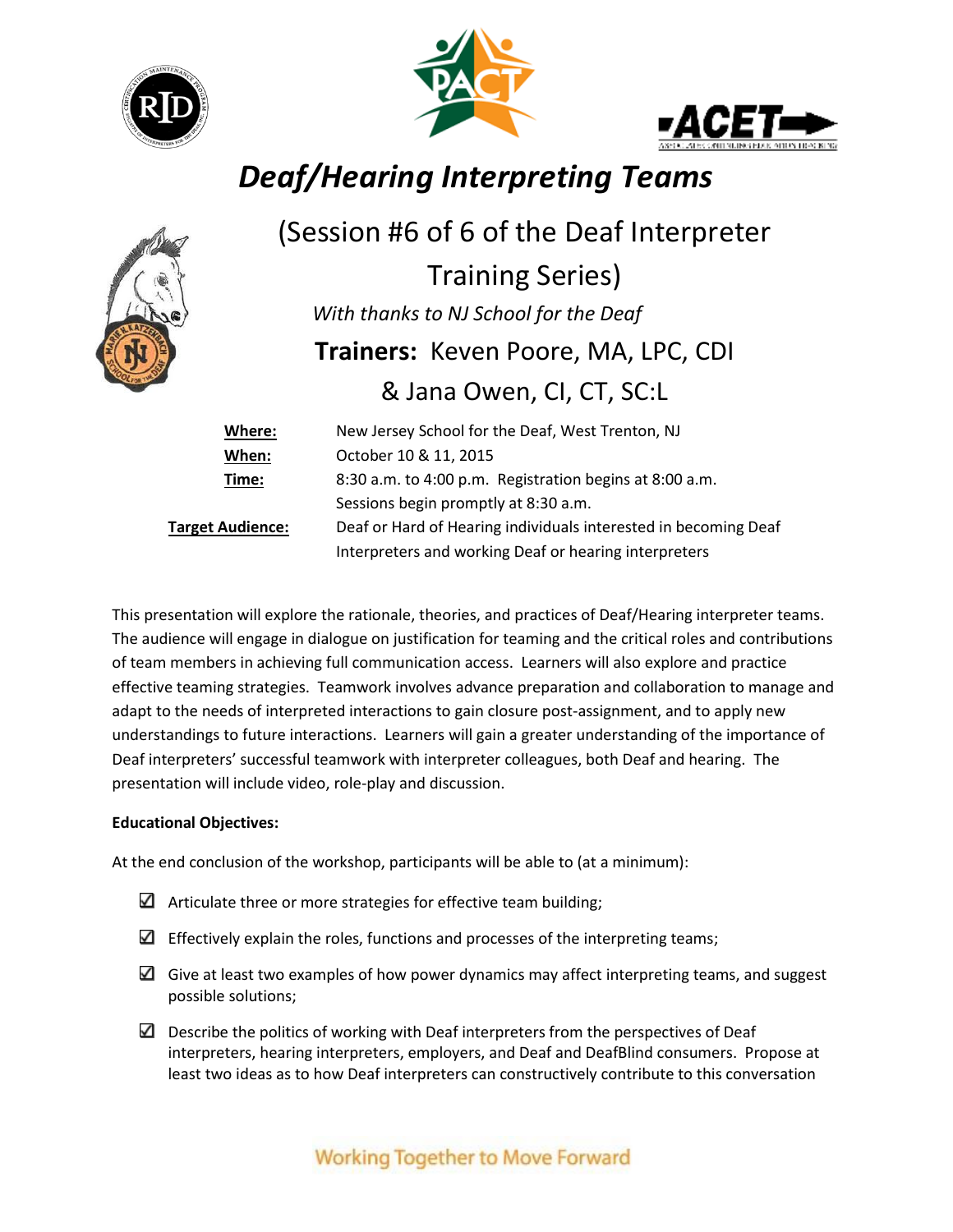





**Registration Form** *(Type or print legibly, please)*

| Name:            |                                |       |
|------------------|--------------------------------|-------|
|                  |                                |       |
|                  |                                |       |
|                  |                                |       |
|                  |                                |       |
|                  |                                |       |
|                  |                                |       |
|                  |                                |       |
| ✓<br><b>Fees</b> |                                |       |
|                  |                                |       |
| $\circ$          | Registration by September 15th | \$160 |

| ○ Late Registration (After September 15th) | \$175 |
|--------------------------------------------|-------|
|                                            |       |

#### **Submission**

o Send registration page to PACT via **email attachment** [\(Training@DeafPACT.com\)](mailto:Training@DeafPACT.com). Payment instructions will be sent upon receipt of completed registration.

#### **Important information**:

- o Space is limited, so registration is on a first come, first served basis.
- o Certificates of completion are awarded at the completion the workshop.
- $\circ$  PARID is approved by the RID CMP to sponsor Continuing Education Activities. This program is offered for 1.2 CEUs in professional studies. Participants should have little to no knowledge of this topic.
- $\circ$  Site address and other information will be shared after receiving registration.
- o Light breakfast, coffee, water, snacks will be provided. Lunch on your own. One hour will be allocated.
- $\Box$  Contact PACT at Training @DeafPACT.com for questions related to:
	- o The cancellation/refund policy
	- o Special accommodations (other than voice interpreting)
		- Requests for accommodations received cannot be guaranteed.